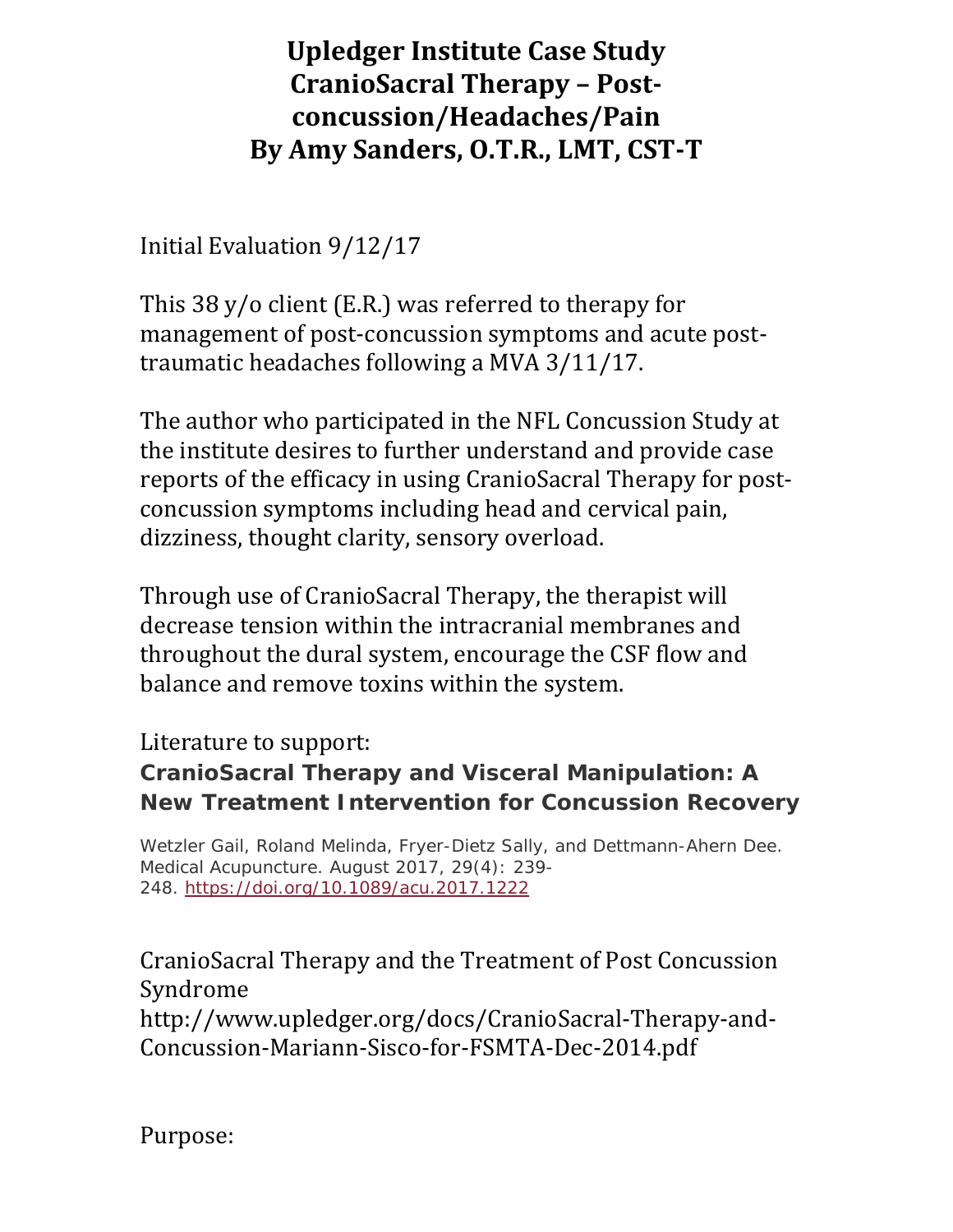To use CST as an intervention for post-concussion symptoms with decrease in objective and subjective symptoms of system disregulation, imbalance and pain.

### History:

Client is a self-employed female, and owns her own real estate company. She comes to therapy unable to pay due to inability to work. Therapist agrees to see her pro bono for 7 visits including her initial evaluation.

She has minimal PMH to include tonsillectomy. Current mediations are vitamin supplements including B6 and B2, and melatonin.

Physical symptoms at time of evaluation are Head pain at level 7 on the numeric pain intensity, Score of 69 on the HIT 6 Questionnaire. Jaw pain at level 3 L greater than R. She also reports daily Low back pain and bilateral knee pain.

Symptoms of dizziness are daily, and measured at 70 on the Dizziness Handicap Questionnaire.

Pt. verbalizes visual disturbances and hearing sensitivity.

Functionally, she is unable to work greater than 2 hours per week. A decrease in sleep pattern at greatest 5 hours per night and social seclusion has occurred since May. Beck Depression Inventory score is 27 (moderate depression).

ROM : **Cervical** Flexion 20 Extension 45 Sidebend L 13 R 15 Rotation L 40 R 42 Thoracic WFL Lumbar SB 10 Bilaterally, able to reach floor in flexion

Manual Assessment:

Hypertonus psoas, resp. diaphragm, SCM, Trapezius, Paraspinals. Cranial Assessment decreased SQAR R occipital and temporal rotation, L lateral shift sphenoid. Specifically, decreased amplitude occipitals, temporals and parietals.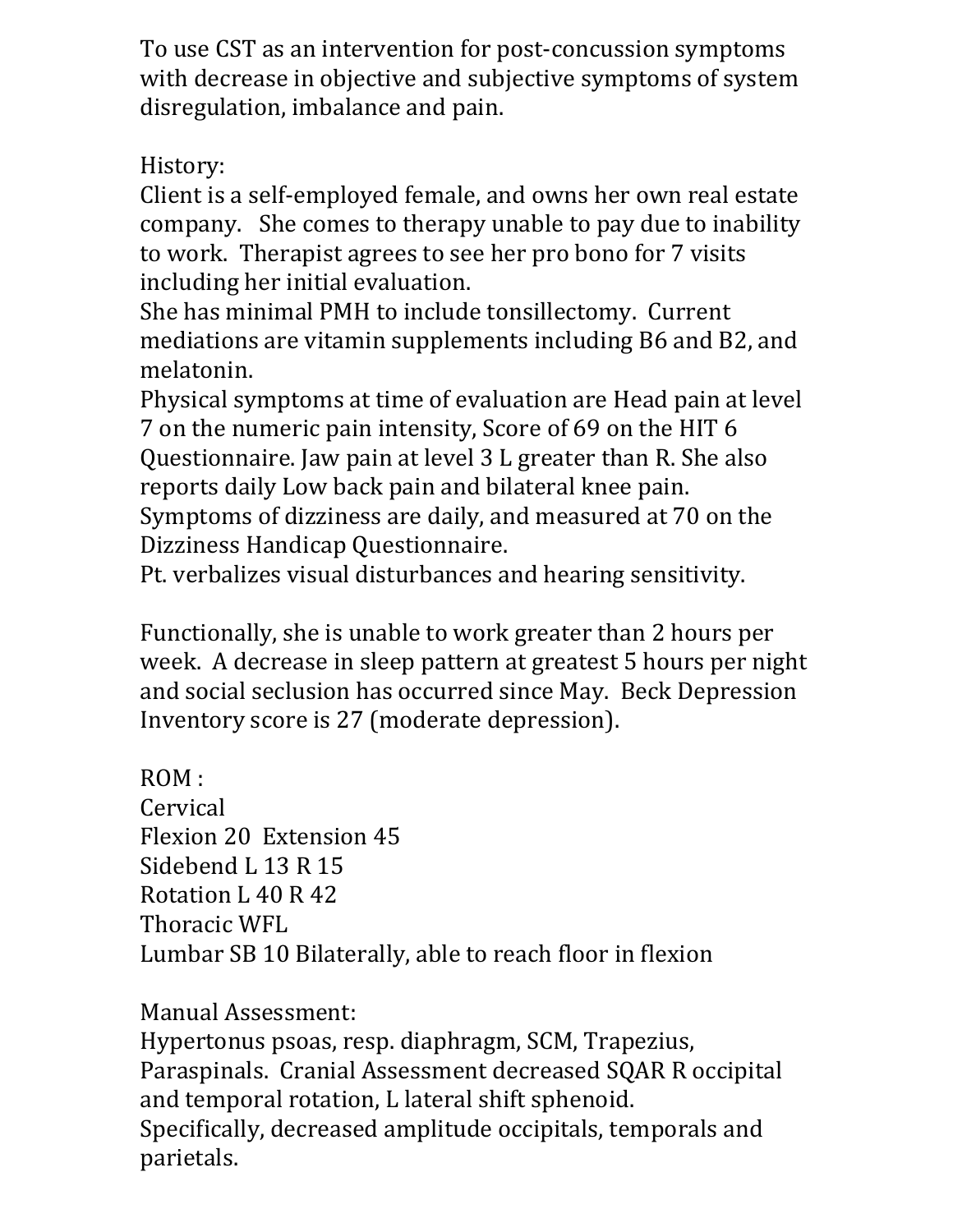Therapy today 30 mins. Evaluation and explanation of CST. Treatment included Respiratory diaphragm, thoracic inlet, OCB releases, and temporal balancing.

Plan:

6 consecutive visits 1x/wk for 6 wks. 60 minute sessions of CST.

#### 9/21/17

Pt reported less foggy thoughts since last treatment. Improved sinus opening, with less congestion. Reports fatigue today with LBP, B knee pain and cervical pain.

Pt presents with R anterior pelvic rotation and decreased quality and symmetry cranially.

Session was 60 mins. Released pelvic diaphragm, thoracic inlet. During Thoracic inlet pt. reported hard palate sensation of restriction. Therapist performed intra oral balancing and releasing of vomer, and maxillary/sphenoid.

A connection of sensation was reported during treatment into R arm, sinus system, and hard palate.

Moderate compression of OCB, R compression sphenoid, maxillary torsion R, vomer R sidebend.

Pt reported nausea post treatment, with relief of symptoms in system.

### 9/28/17

Client reports less pain in neck and hips, and is hopeful for more sleep at night. Thoughts are more clear and less foggy. Decreased SQAR and fascial glide throughout L side. Temporal asymmetry R anterior rotation, OCB compression, vomer L lateral shear, R sphenoid compression.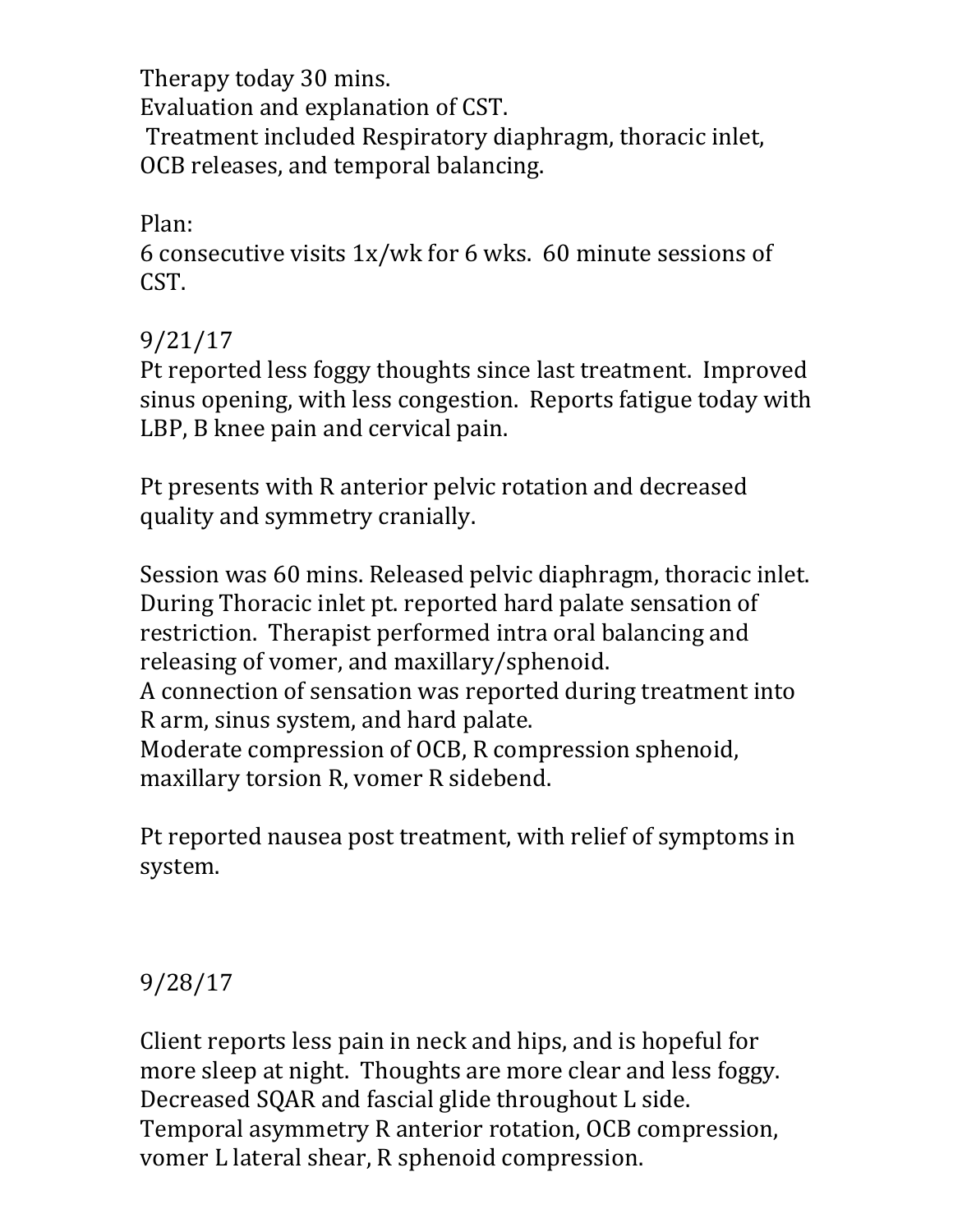Session was 60 mins with opening of respiratory diaphragm, thoracic inlet, OCB release, SBJ balancing , vomer release and balancing, L/S decompression

Pt demonstrated overall systemic improvement of SQAR and balance. SER processing over anxiety symptoms and fear of not being able to get well.

# 10/12/17

Pt reports improved ability to focus on work tasks now able to work 2-4 hours per day. She reports that her mood is beginning to feel more stable. Reports cervical stiffness and pain in lower back and knees today, however the low back pain and knee pain is now bearable and intermittent vs. constant.

Decreased cranial amplitude, sacral torsion, mod-max OCB compression, L lateral shear and compression of maxilla.

OCB release with hard palate correction, connection into abdomen and sacrum. Pelvic diaphragm, maxillary sphenoid balancing.

SER processing on "the body's ability to take care of itself."

Noted sinus opening and cranial opening after maxillary/sphenoid balancing, Less LBP after treatment.

## 10/19/17

Client reports ability to tolerate multi stimuli conference event for 6 hours. Performed well at an "Intense work meeting" with clear thoughts 10/17/17. Noted quite fatigued after the day physically and cognitively. Reports feeling more positive and hopeful about the new abilities with daily work and social activities.

C/O Low back/sacral pain today, fatigue, and mild nausea.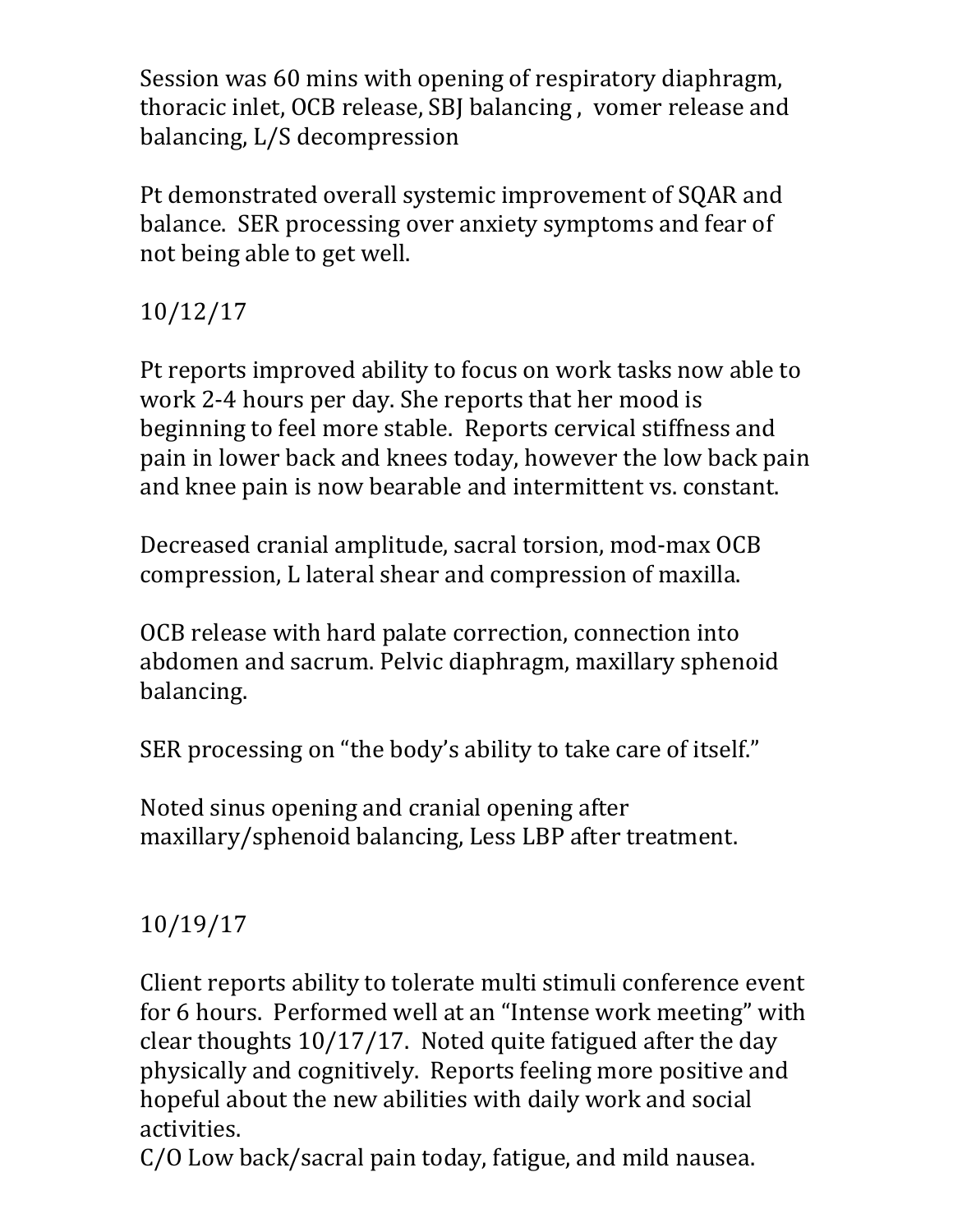Pelvic diaphragm release, thoracic inlet release, OCB, front tooth unwinding, maxillary balancing.

Client noted connection into belly, felt a steel rod from front right tooth to behind right eye.

R supra scapular releases connected intracranially. Left session without pain

### 11/17/17

Pt reports illness recently and that is why she has not been present for therapy.

Tolerating work activities more due to improved focus approximately 6-8 hours broken up with rest.

Sleep is still affected due to low back pain.

Notes L ear vibration with overstimulating environment. Social interaction is much improved and uses ear plugs to decrease auditory stimuli.

More clarity in thought during business meetings and the ability to multi task.

Utilizing emotional management tools and mindfulness exercises and they are proving to be helpful for symptoms. She notices that by connecting in the body she can manage her symptoms. She still feels like her body is "screaming for help."

60 minute treatment

arced to left knee, sacrum

pelvic diaphragm release with noted R anterior rotation and pelvic shear

This led to symptoms in her hard plate as described by her gums and the roof of her mouth.

Thoracic inlet was opened with verbalized brain massage or opening. OCB checked with minimal restrictions.

Maxillary sphenoid R lateral shear corrected, bilateral zygoma releases with release of sacrum.

Client felt relaxed and voiced decreased sacral pain and improved brain thoughts and decreased brain fog after treatment.

11/26/17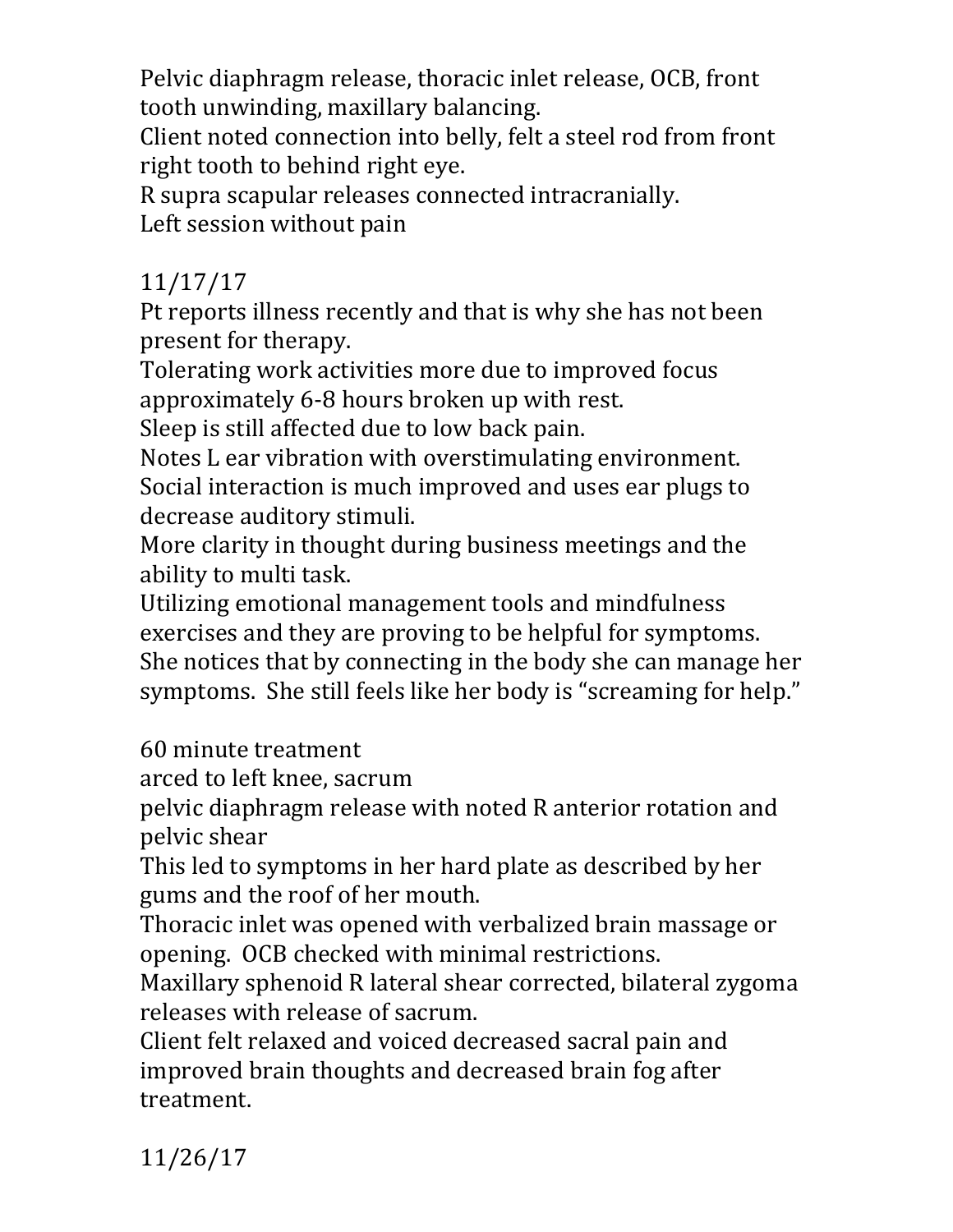35 min treatment 25 min final assessment Client reports neck, low back and bilateral knee tightness and pain. Postural assessment in standing noted R upslip and R scapular elevation pattern.

### Arched to sacrum

Lumbosacral decompression with anterior psoas releases. Client noted abdominal twisting and connection to hard palate and gums. Her symptoms of nausea were exaggerated during release. Dialog around this gained awareness of a deep twist that runs throughout the dural system to the hard palate. Therapist then rebalanced maxillary sphenoid and released the maxilla with an external thumb and index finger placement around top teeth on lateral sides. Knee, low back and cervical is reported decreased after treatment, along with decreased head pressure.

Final assessment 11/26/17

Client reports significant gains from CranioSacral Therapy over the last 6 sessions.

Headaches reported at level zero. Brain "fogginess" is gone and symptoms are reported at level zero with description of the veil being removed. Visual symptoms 80 percent resolved per subjective report Hit 6 Headache impact inventory score 51 (initial 69) Dizziness Handicap Inventory score 42 (initial 70) Beck Depression Inventory score 6 (initial 27)

Cervical ROM Flexion 28 (norm 50) Extension 45 (norm 60) Sidebend R 30 (norm 45) Sidebend L 22 (norm 45) Rotation R 65 (norm 80) Rotation L 55 (norm 80)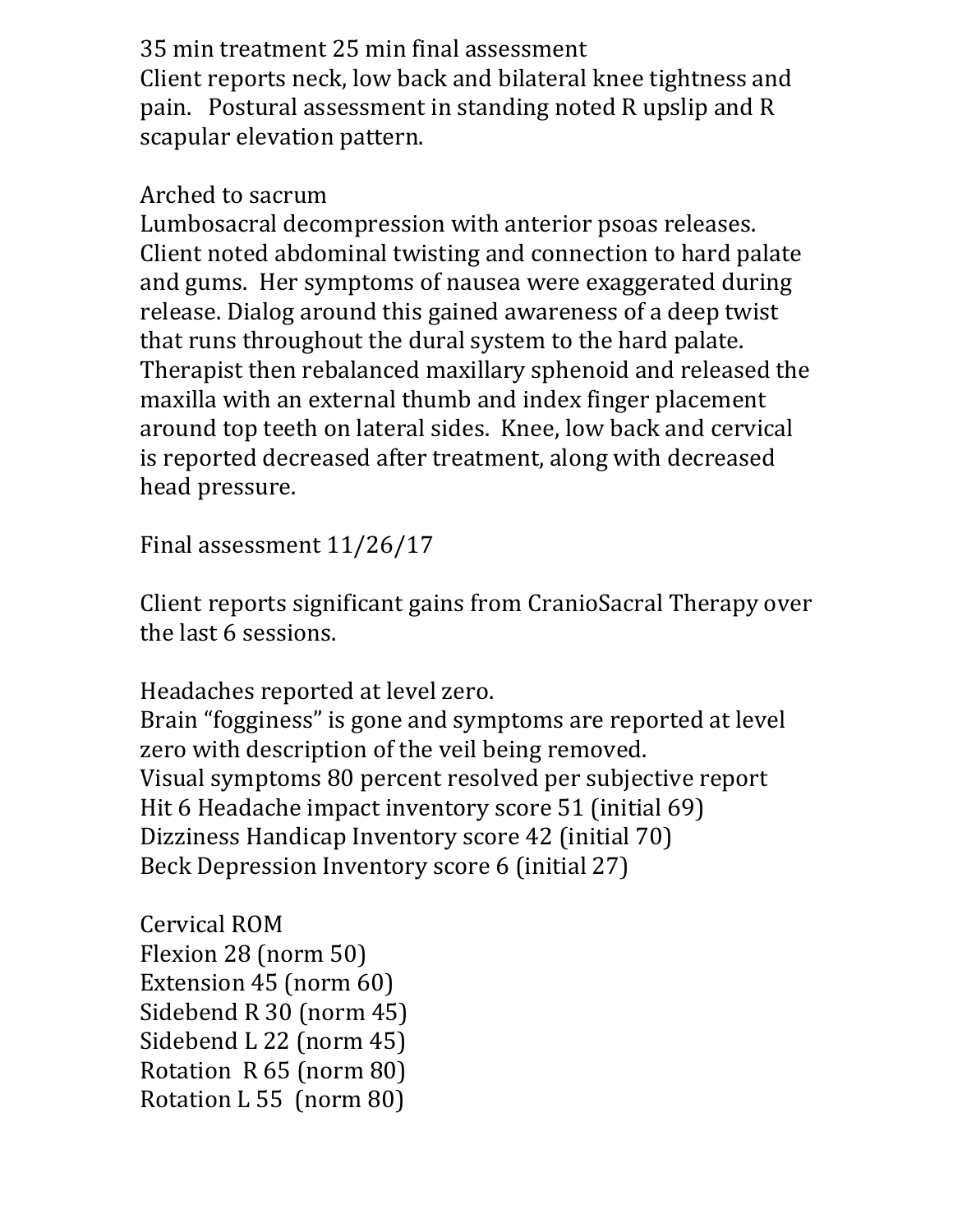Client reports social interaction in stimulating environments is improving and when presented now with opportunity she takes it.

Jaw pain reported at level 1

Tolerating work for 4 hours with self-care breaks and a rest after the four hours. She reports her skills become inefficient after 4 hours without the rest.

Client is reporting sleeping for 5 hours at night.

Challenges that continue are: Hearing hypersensitivity as described by client as a "blown speaker" -(audiology therapy starting this week) Mild cervical pain especially with overhead activities requiring cervical extension Working greater than 4 hour periods without rest. Intermittent knee and low back pain, which disrupts long sleep cycle.

### Discussion

The purpose of this case study was to underline the benefits of receiving CranioSacral Therapy for post-concussion symptoms, which are varied in each client.

The limitations in this study would have been to treat weekly ongoing without a break before the last session. This was unavoidable due to illness.

Therapist also feels client would have benefitted from 2-4 more sessions for resolution of cervical pain and decrease of sensory overload symptoms.

Therapist feels there needs to be ongoing assessment of utilizing CranioSacral therapy post-concussion as a modality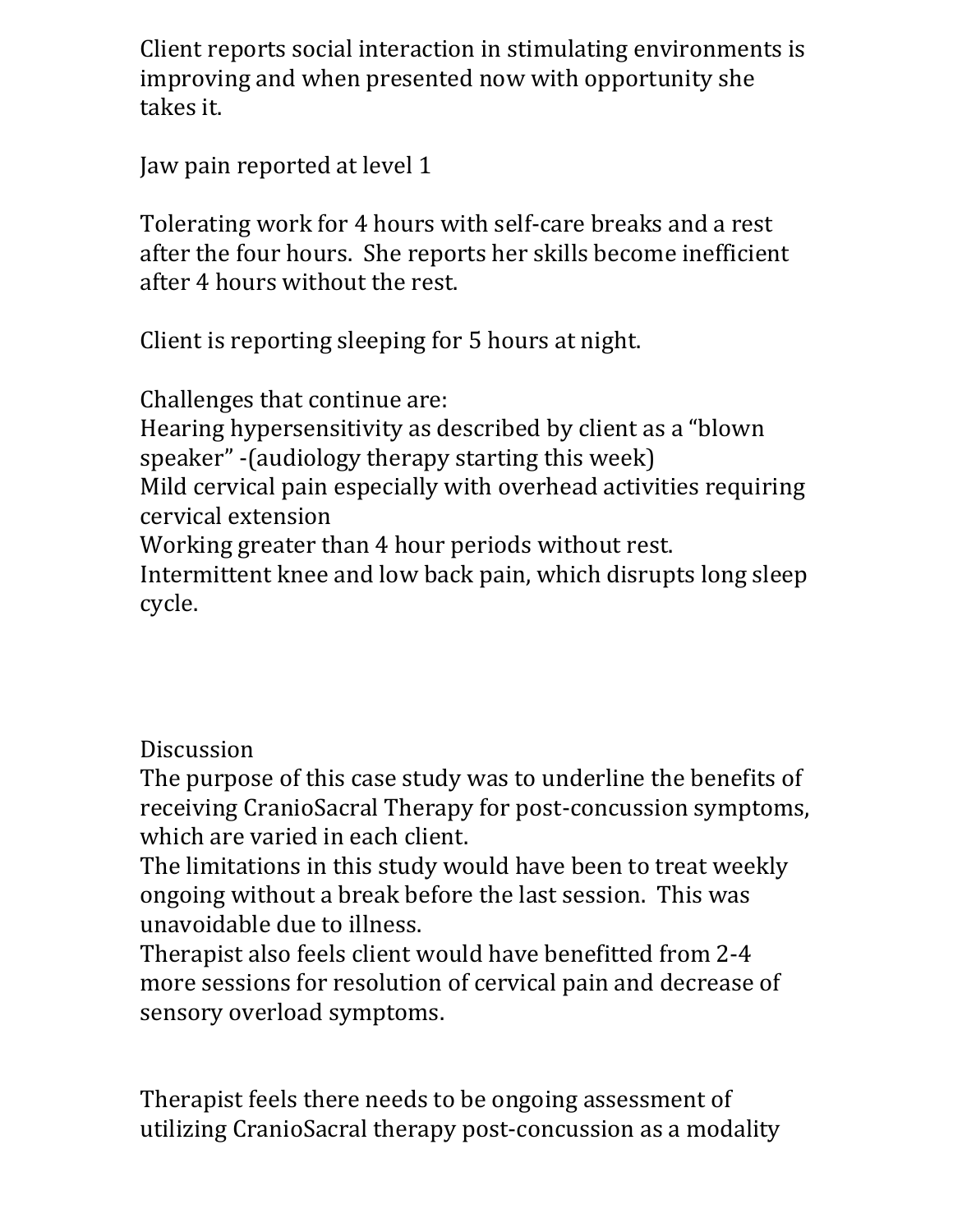for treatment as this epidemic continues to cause lifelong functional limitations in children and adults.

This case study was about the use of CranioSacral Therapy for symptoms diagnosed as post-concussion syndrome after a motor vehicle accident.

Symptoms range from each client due to injury type, location, health of body before the injury occurred both physically and emotionally, and force/velocity during injury.

In most cases of post-concussion symptoms can range from visual and auditory disturbances, dizziness, sensory overload, head pain, cervical pain, depression, decreased sleep, anxiety, body pain, heightened emotionality, increased fight/flight/freeze neurological response.

This client was treated for 7 sessions including evaluation and re-evaluation of symptoms. She is an active 38-year-old female who lives independently, and owns her own real estate company.

Each session was 60 mins in length using CranioSacral Therapy techniques for treatment of symptoms.

The results of this study are as follows:

Improved score in Headache Intensity HIT6 Improved score in Dizziness Handicap Improved score on Beck Depression inventory Improved subjective pain reports in head, cervical spine and lumbar spine Reported improved ability to tolerate work activities Reported improved ability to socialize in stimulating environments Reported increase in clear thought and attention to task Reported improved hours of sleeping through the night

Measured improved cervical ROM